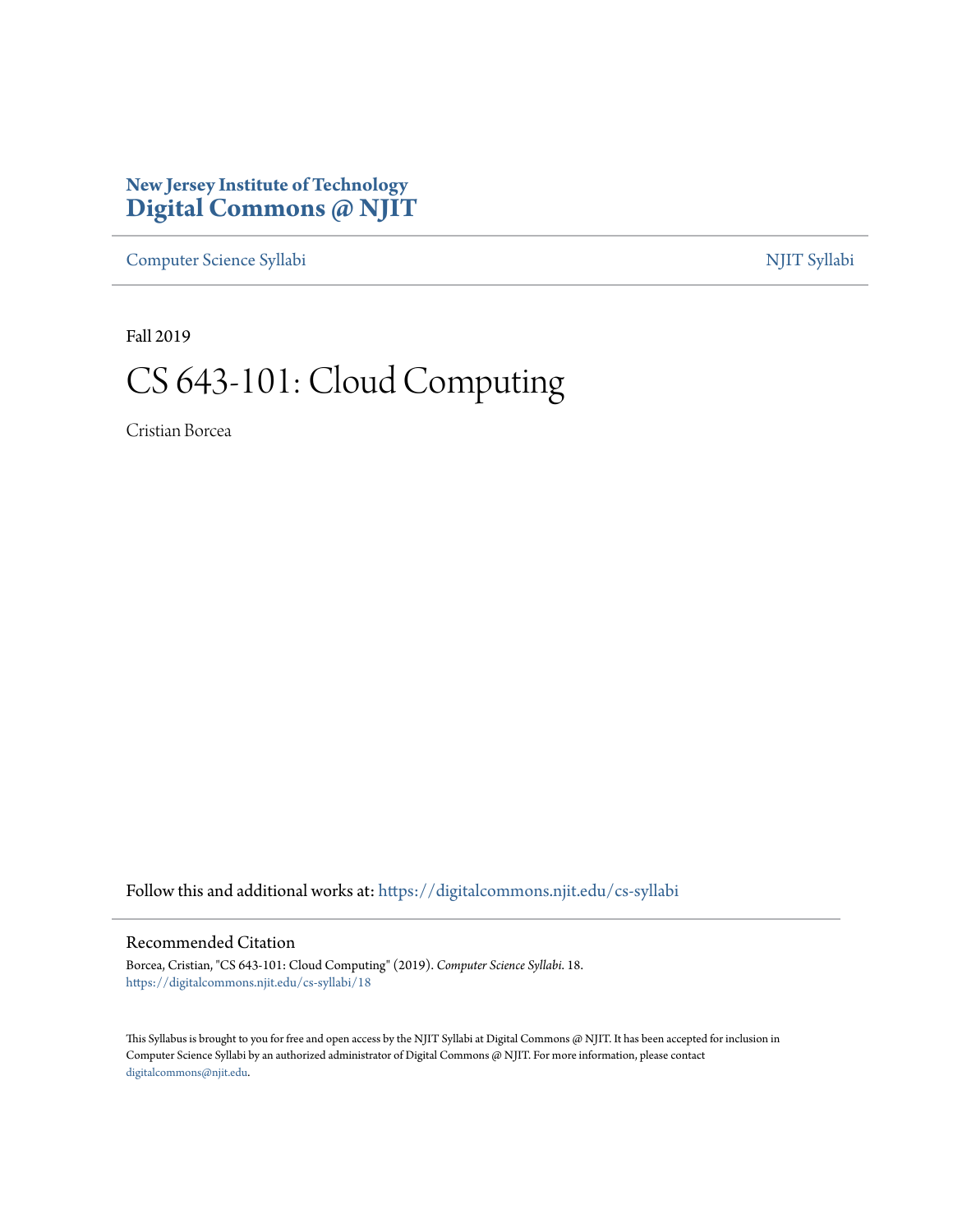#### **CS 643 101: Cloud Computing, Fall '19**

**Wednesdays, 6-8:50pm, CKB 330**

## **Instructor**

 **Cristian Borcea** Office: GITC 4201A Phone: 973 596-2866 Office Hours: Mondays 4pm-6pm and by appointment

borcea@njit.edu

#### **Announcements**

**08/26** The weekly topics and readings as well as the research topics that you will present in class are posted below. I also posted the slides for the first lecture. I emailed you the credentials to access these materials.

# **Short description**

The course presents a top-down view of cloud computing, from applications and administration to programming and infrastructure. Its main focus is on parallel programming techniques for cloud computing and large scale distributed systems which form the cloud infrastructure. The topics include: overview of cloud computing, cloud systems, parallel processing in the cloud, distributed storage systems, virtualization, security in the cloud, and multicore operating systems. Students will study state-of-the-art solutions for cloud computing developed by Google, Amazon, Microsoft, VMWare, etc. Students will also apply what they learn in one programming assignments and one project executed over [Amazon Web Services.](http://aws.amazon.com/)

#### **Learning outcomes**

Upon the successful completion of this course, the student should be able to:

- Analyze the trade-offs between deploying applications in the cloud and over the local infrastructure.
- Compare the advantages and disadvantages of various cloud computing platforms.
- Deploy applications over commercial cloud computing infrastructures such as Amazon Web Services, Microsoft Azure, and Google Cloud.
- Program data intensive parallel applications in the cloud.
- Analyze the performance, scalability, and availability of the underlying cloud technologies and software.
- Identify security and privacy issues in cloud computing.
- Solve a real-world problem using cloud computing through group collaboration.

# **Why take this course?**

Cloud computing represents a major paradigm shift in computing from the era of personal computers to the era of computing as utility. Most major Internet services are already deployed in the "the cloud." In the near future, we may store all our data in "the cloud" and execute most applications from "the cloud." This course is aimed at all graduate students (both M.S. and Ph.D. students) who want to learn how to design and program cloud services as well as how to build and administer cloud systems. By studying real-world systems developed in industry during the past few years,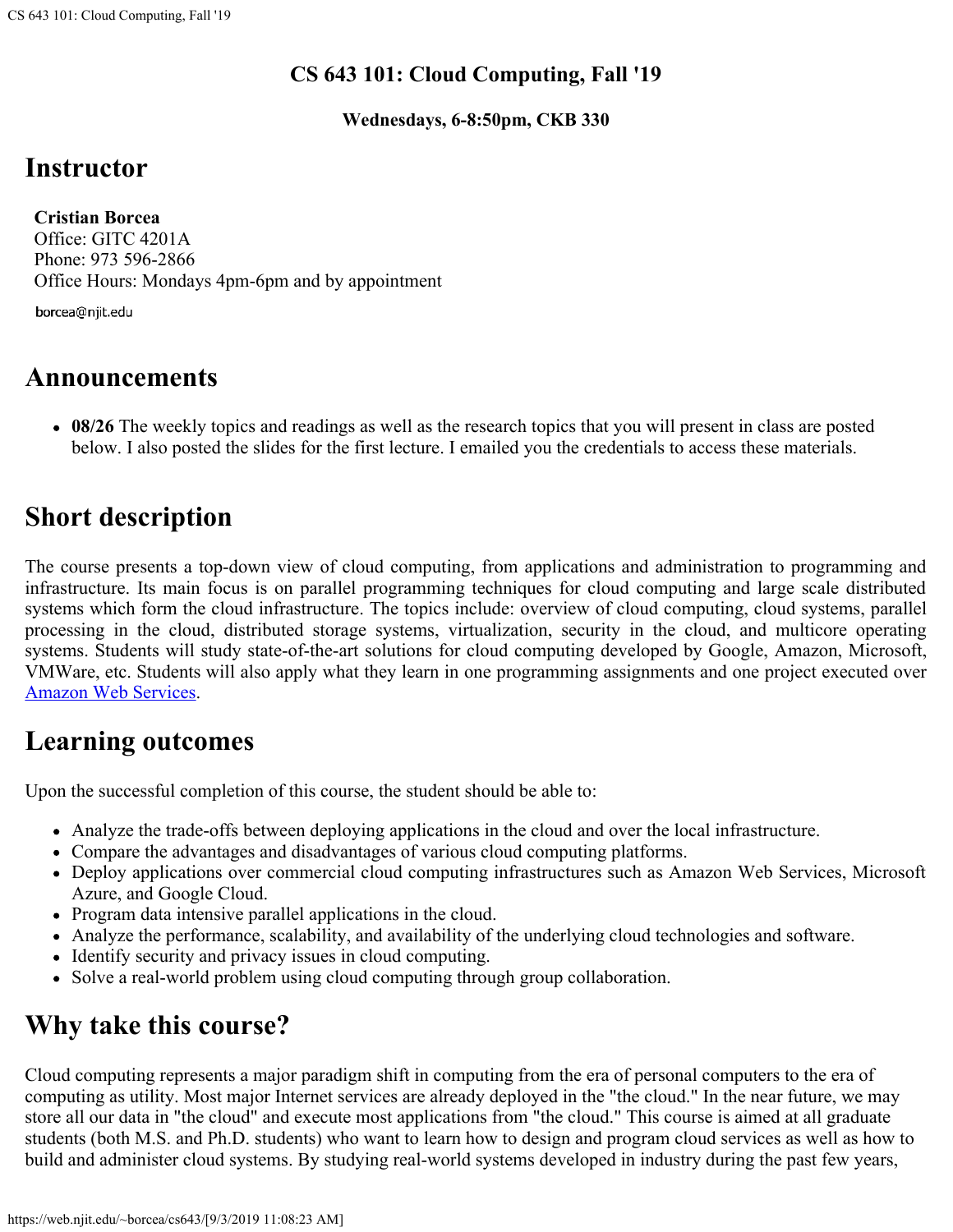students will acquire cutting-edge knowledge that may be a major advantage when searching for a job.

# **Prerequisites**

CS 656 or instructor's permission. If you didn't take CS 656, but you would like to take this class, you should come and talk with me about your background. Basic Unix/Linux skills and good programming skills are necessary for the assignment and the project.

#### **Lectures and Readings**

There is no book required for this class. Each lecture is based on recent papers/articles covering a specific topic. Students are required to read the papers before the class and participate in the discussions in class.

## **Research Presentations**

Students will present, in groups of two to four, one research topic during the semester. These topics cover very recent developments in cloud computing. The presentations (using power point slides) will take place in class, and extra-credit will be assigned for active participation in discussions.

#### **Programming Assignment**

There will be one individual programming assignment consisting of creating an AMI for Hadoop and implementing short **Hadoop** programs on the Amazon Web Services platform.

# **Project**

Students will choose their project topic and work in teams of three or four to design, implement, and evaluate cloud applications using Hadoop on the Amazon Web Services platform. General requirements for all projects will be discussed in class after the midterm.

### **Exams**

There will be two exams: a midterm, and a final exam. Both exams are closed book (i.e., papers, notes). The final exam will cover only the material taught after the midterm. In case of missing an exam, a make-up may be taken only after providing written documentation to the Dean of Students.

### **Homework**

Homework will be assigned 4 times during the semester to prepare students with the type of questions encountered in exams. The solutions will be discussed in class.

# **Grading**

- Midterm exam 25%
- $\bullet$  Final exam 25%
- Project  $15%$
- Research presentation 15%
- Programming Assignment  $10\%$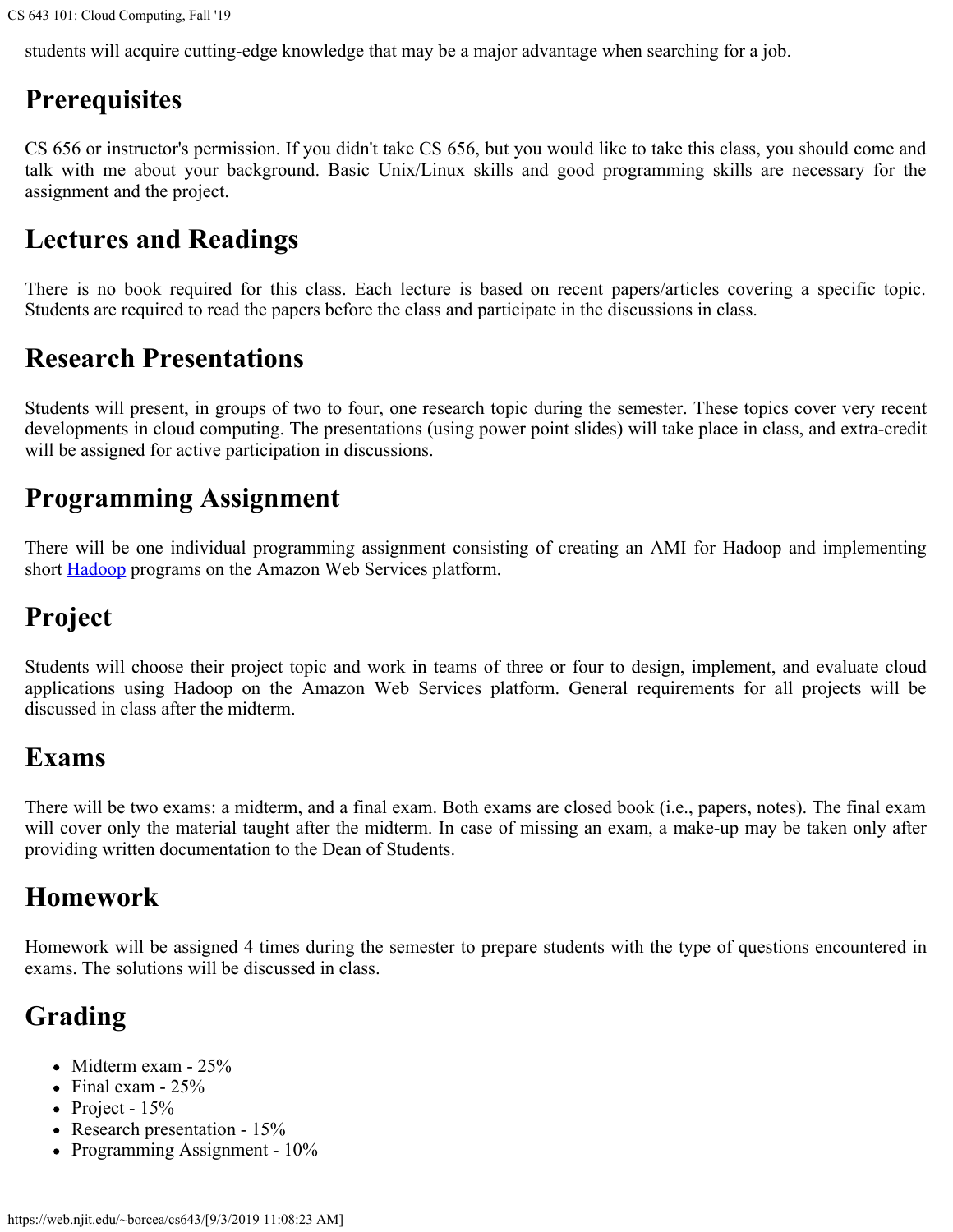Homework - 10%

# **Schedule**

| $\left\Vert \mathbf{Wek}\right\Vert$ | <b>Lecture topics</b>                                                                                                                       | <b>Required readings</b>                                                                                                                                                                                                                                                  | <b>Research topics</b>                                                                                                                                                                                                                                                       |
|--------------------------------------|---------------------------------------------------------------------------------------------------------------------------------------------|---------------------------------------------------------------------------------------------------------------------------------------------------------------------------------------------------------------------------------------------------------------------------|------------------------------------------------------------------------------------------------------------------------------------------------------------------------------------------------------------------------------------------------------------------------------|
|                                      | Course overview.<br>Introduction to<br>Cloud Computing.<br>Slides.                                                                          | • M. Armbrust, A. Fox, R.<br>Griffith, A. Joseph, R. Katz,<br>A. Konwinski, G. Lee, D.<br>Patterson, A. Rabkin, I.<br>Stoica, and M. Zaharia.<br>Above the Clouds: A<br><b>Berkeley View of Cloud</b><br><b>Computing</b> , Technical<br>Report No. UCB/EECS-<br>2009-28. |                                                                                                                                                                                                                                                                              |
| $ 2\rangle$                          | Cloud Platforms I.<br>Amazon Web<br>Services. Google<br>AppEngine.<br>Homework 1<br>handed out.                                             | • Amazon Web Services<br>Documentation.<br><b>Google AppEngine</b><br>Documentation.                                                                                                                                                                                      |                                                                                                                                                                                                                                                                              |
| $ 3\rangle$                          | Cloud Platforms II.<br>Windows Azure.<br>Discussion of<br>homework 1<br>solutions.<br>Programming<br>assignment handed<br>out.              | <b>Microsoft Azure</b><br>Documentation.                                                                                                                                                                                                                                  |                                                                                                                                                                                                                                                                              |
| 4                                    | Parallel<br>Programming in the<br>Cloud I. Google's<br>MapReduce.<br>Apache's Hadoop.                                                       | • J. Dean and S. Ghemawat,<br><b>MapReduce: Simplified Data</b><br>Processing in Large Clusters,<br>Communications of the<br>ACM, 2008.<br>• Hadoop Documentation                                                                                                         | 1. Serverless Computing and Cloud Functions<br>https://aws.amazon.com/lambda/<br>https://cloud.google.com/functions/<br>https://azure.microsoft.com/en-<br>us/services/functions/<br>https://aws.amazon.com/step-functions/<br>https://aws.amazon.com/rds/aurora/serverless/ |
| $\overline{5}$                       | Parallel<br>Programming in the<br>Cloud II. Yahoo's<br>Pig Latin.<br>Homework 2<br>handed out.<br>Discussion of<br>project<br>requirements. | • C. Olston, B. Reed, U.<br>Srivastava, R. Kumar, and<br>A. Tomkins, Pig Latin: A<br><b>Not-So-Foreign Language</b><br>for Data Processing, ACM<br><b>SIGMOD 2008.</b>                                                                                                    | 2. Apache Spark<br>• https://spark.apache.org/<br>3. Apache Storm<br>• https://storm.apache.org/                                                                                                                                                                             |
| 6                                    | Parallel                                                                                                                                    | • M. Isard, M. Budiu, Y. Yu,                                                                                                                                                                                                                                              |                                                                                                                                                                                                                                                                              |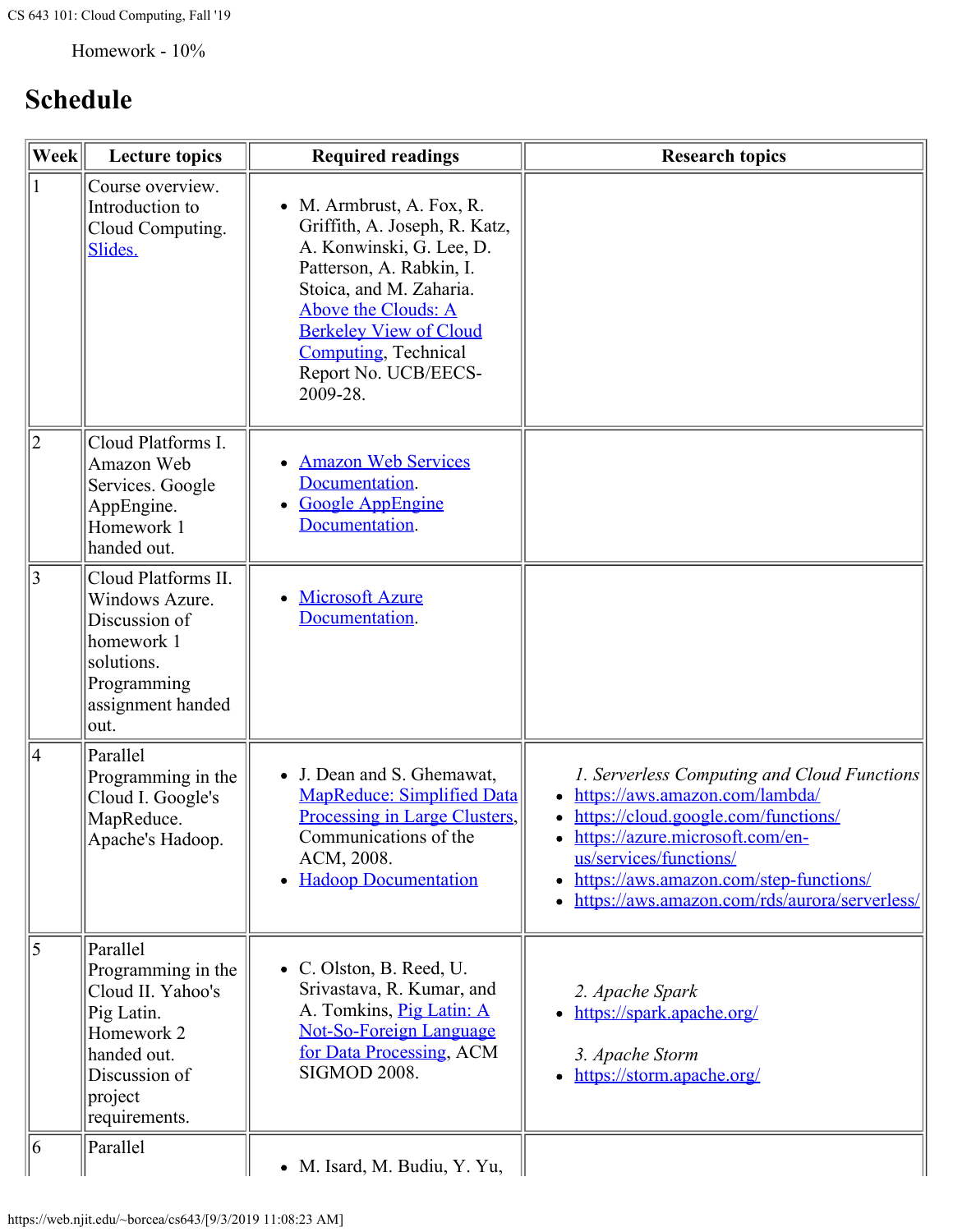|    | Programming in the $\parallel$<br>Cloud III.<br>Microsoft's Dryad<br>and DryadLINQ.<br>Programming<br>assignment due.<br>Discussion of<br>homework 2<br>solutions. | A. Birrell, and D. Fetterly,<br>Dryad: Distributed Data-<br><b>Parallel Programs from</b><br><b>Sequential Building Blocks,</b><br>ACM EuroSys 2007.<br>• Y. Yu, M. Isard, D. Fetterly,<br>M. Budiu, U. Erlingsson, P.<br>K. Gunda, and J. Currey<br>DryadLINQ: A System for<br><b>General-Purpose Distributed</b><br><b>Data-Parallel Computing</b><br>using a High-Level<br>Language, Usenix OSDI<br>2008. | 4. Apache Zookeeper<br>• https://zookeeper.apache.org/                                                                                                                                                      |
|----|--------------------------------------------------------------------------------------------------------------------------------------------------------------------|--------------------------------------------------------------------------------------------------------------------------------------------------------------------------------------------------------------------------------------------------------------------------------------------------------------------------------------------------------------------------------------------------------------|-------------------------------------------------------------------------------------------------------------------------------------------------------------------------------------------------------------|
|    | Midterm (material<br>covered in the first 6<br>weeks, including<br>research topics).<br>Discussion of<br>midterm solutions.                                        |                                                                                                                                                                                                                                                                                                                                                                                                              |                                                                                                                                                                                                             |
| 8  | Distributed Storage<br>Systems I. Google's<br>GFS and BigTable.<br>Presentation of<br>project outlines<br>(who, what, why,<br>how).                                | S. Ghemawat, H. Gobioff,<br>and S-T. Leung, The Google<br>File System, ACM SOSP<br>2003.<br>F. Chang, J. Dean, S.<br>Ghemawat, W. Hsieh, D.<br>Wallach, M. Burrows, T.<br>Chandra, A. Fikes, and R.<br>Gruber, Bigtable: A<br><b>Distributed Storage System</b><br>for Structured Data, Usenix<br><b>OSDI 2006.</b>                                                                                          |                                                                                                                                                                                                             |
| 9  | Distributed Storage<br>Systems II.<br>Amazon's Dynamo.<br>Homework 3<br>handed out.                                                                                | • G. DeCandia, D. Hastorun,<br>M. Jampani, G. Kakulapati,<br>A. Lakshman, A. Pilchin, S.<br>Sivasubramanian, P.<br>Vosshall, amd W. Vogels,<br>Dynamo: Amazon's Highly<br><b>Available Key-value Store,</b><br>ACM SOSP 2007.                                                                                                                                                                                | 5. Databases in the Cloud<br>https://aws.amazon.com/products/databases/<br>https://azure.microsoft.com/en-us/product-<br>categories/databases/<br>https://cloud.google.com/products/databases/<br>$\bullet$ |
| 10 | Virtualization I.<br><b>VMWare</b><br>virtualization.<br>Containers.<br>Discussion of<br>homework 3<br>solutions.                                                  | J. Sugerman, G.<br>Venkitachalam, and B-H.<br>Lin, Virtualizing I/O<br><b>Devices on VMWare</b><br><b>Workstation's Hosted Virtual</b><br><b>Machine Monitor</b> , Usenix                                                                                                                                                                                                                                    | 6. Machine Learning in the Cloud<br>• https://cloud.google.com/ml-engine/                                                                                                                                   |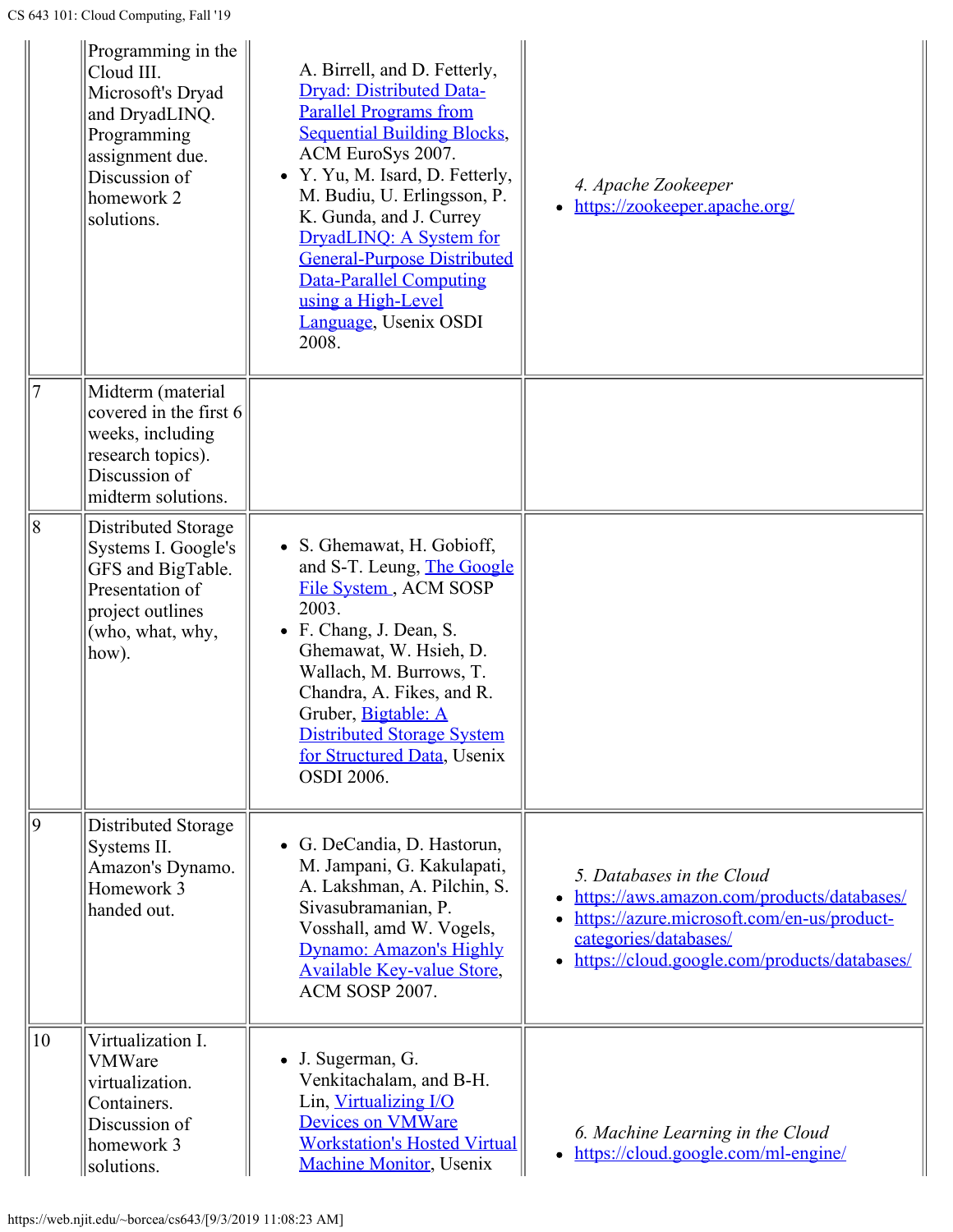|              |                                                                            | 2001.<br>• O. Agesen, A. Garthwaite, J.<br>Sheldon, P. Subrahmanyam,<br>The evolution of an x86<br>virtual machine monitor,<br><b>ACM SIGOPS Operating</b><br>Systems Review, 2010.                                                                                                                                                                            | https://www.tensorflow.org/<br>$\bullet$<br>https://aws.amazon.com/machine-learning/<br>$\bullet$<br>https://azure.microsoft.com/en-<br>us/overview/ai-platform/                                                                                                                                                                                                                                                                                                                                                                            |
|--------------|----------------------------------------------------------------------------|----------------------------------------------------------------------------------------------------------------------------------------------------------------------------------------------------------------------------------------------------------------------------------------------------------------------------------------------------------------|---------------------------------------------------------------------------------------------------------------------------------------------------------------------------------------------------------------------------------------------------------------------------------------------------------------------------------------------------------------------------------------------------------------------------------------------------------------------------------------------------------------------------------------------|
| 11           | Virtualization II.<br>Xen virtualization;<br>Virtual machine<br>migration. | • P. Barham, B. Dragovic, K.<br>Fraser, S. Hand, T. Harris,<br>A. Ho, R. Neugebauer, I.<br>Pratt, and A. Warfield, Xen<br>and the Art of Virtualization.<br>ACM SOSP 2003.<br>• C. Clark, K. Fraser, S. Hand,<br>J. G. Hansen, E. Jul, C.<br>Limpach, I. Pratt, and A.<br>Warfield, Live Migration of<br><b>Virtual Machines</b> , Usenix<br><b>NSDI 2005.</b> | 7. Analytics in the Cloud (non-ML and non-<br>DB<br>https://azure.microsoft.com/en-us/product-<br>categories/analytics/<br>• https://aws.amazon.com/big-data/datalakes-<br>and-analytics/<br>https://cloud.google.com/solutions/big-data/<br>$\bullet$<br>8. Kubernetes<br>https://aws.amazon.com/kubernetes/<br>$\bullet$<br>https://aws.amazon.com/fargate/<br>$\bullet$<br>https://aws.amazon.com/ecs/<br>$\bullet$<br>https://cloud.google.com/kubernetes-engine/<br>https://azure.microsoft.com/en-<br>us/services/kubernetes-service/ |
| 12           | Cloud Security.<br>Homework 4<br>handed out.                               | • T. Ristenpart, E. Tromer, H.<br>Shacham, and S. Savage,<br>Hey, You, Get Off of My<br><b>Cloud: Exploring</b><br><b>Information Leakage in</b><br><b>Third-Party Compute</b><br>Clouds, ACM CCS 2009.                                                                                                                                                        | 9. Mobile Cloud<br>https://aws.amazon.com/amplify/<br>https://azure.microsoft.com/en-us/product-<br>$\bullet$<br>categories/mobile/<br>https://firebase.google.com/<br>10. Cloud IoT and Edge Computing<br>https://aws.amazon.com/greengrass/<br>https://aws.amazon.com/lambda/edge/<br>https://cloud.google.com/iot-core/<br>https://cloud.google.com/edge-tpu/<br>https://azure.microsoft.com/en-<br>us/overview/iot/<br>https://azure.microsoft.com/en-<br>us/services/iot-edge/                                                         |
| $ 13\rangle$ | Multicore Operating<br>Systems. Discussion<br>of homework 4<br>solutions.  | • A. Baumann, P. Barham, P.<br>Dagand, T. Harris, E. Isaacs,<br>S. Peter, T. Roscoe, A.<br>Schupbach, and A.<br>Singhania, The Multikernel:<br>A new OS architecture for<br>scalable multicore systems,<br>ACM SOSP 2009.                                                                                                                                      | 11. Security and Privacy in the Cloud<br>https://aws.amazon.com/security/<br>https://aws.amazon.com/privacy/<br>https://cloud.google.com/security/<br>https://azure.microsoft.com/en-<br>$\bullet$<br>us/overview/trusted-cloud/<br>12. DevOps in the Cloud<br>https://azure.microsoft.com/en-us/product-<br>$\bullet$                                                                                                                                                                                                                      |